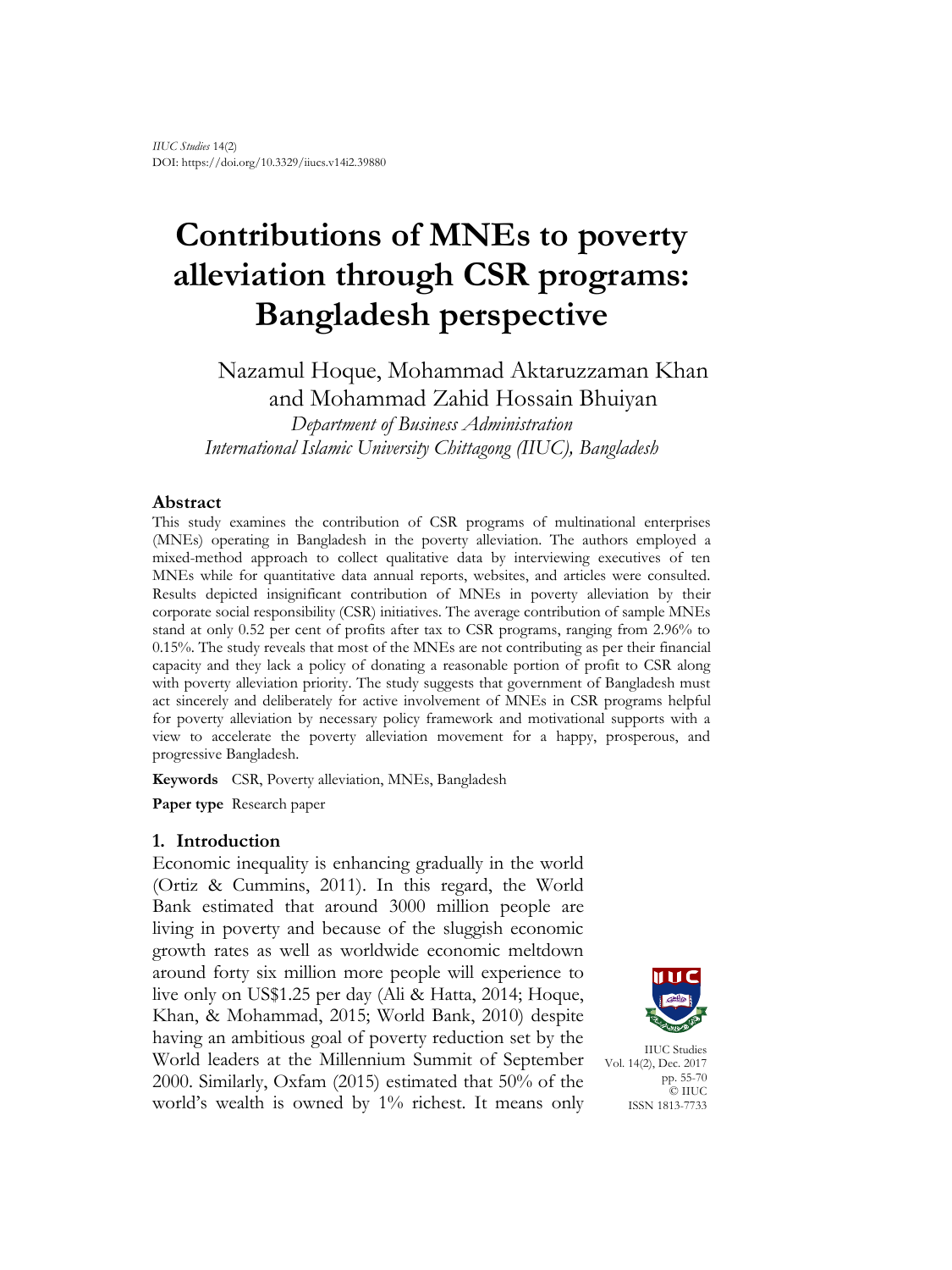one percent rich people of the world possess more wealth than the other ninety-nine percent population of the world. In 2017, it is reported that just eight men owned the same wealth as half (3.6 billion people) of the world population (Oxfam, 2017). In January 2018, it is further reported that the richest 1% of world's population own 82% of the world's wealth (The Daily Prothom Alo, 2018). These reports show that the gap between rich and poor is alarming and far greater than had been feared. Indeed, poverty is one of the social problems of the world (Affandi & Astuti, 2013) which creates many social problems like illiteracy, sanitation, malnutrition, early marriage, corruption, sin and crimes (Hassan, 2006; Pramanik, 1994). So, around the world poverty has become one of the issues for government, civil society, social thinkers, NGOs and business enterprises.

In parallel, in spite of having poverty in the world, many business organizations are generating enormous profit. For instance; the total amount of profit of 500 leading corporations of the world was around \$2000 billion in the financial year 2013, a twenty seven percent up from the financial year 2012 (Fortune Magazine, 2014). It plainly indicates that most of the profit making business organization of the world are focusing on the wealth maximization (Chrisman, Chua, & Zahra, 2003; Collier, 2008; Hoque & Sobhani, 2014; Poitras, 1994; Steidlmeier, 1993) and poverty alleviation remained unanswered (Prieto-Carrón, Lund-Thomsen, Chan, Muro, & Bhushan, 2006) and narrowly addressed within corporate social responsibility (Hoque & Sobhani, 2014; Hoque, Rahman, Molla, Noman, & Bhuiyan, 2018) framework of Multinational business enterprises (MNEs). Consequently, profit maximizing business enterprises have been unable to solve problems like inequality and poverty (Hoque & Sobhani, 2014; Yunus, 2009) from the societies of developing countries, which they could solve because of having both financial capabilities as well as managerial skills to undertake many projects for removing poverty as part of their CSR initiatives (Hoque & Sobhani, 2014). Fortunately, significant number of global companies are practicing CSR activities (McKinsey & Company, 2009), and nowadays, CSR is a potential driving force contributing to economic development of developing countries. It facilitates in fostering education, reducing poverty, promoting equality, and sustainable development (UN, 2006). It is assumed that the CSR activities in many underdeveloped and developing countries have been largely initiated by MNEs (Quazi, Rahman, & Keating, 2007). A Multinational Enterprise (MNE) is that company which generally operates manufacturing and services facilities in many countries rather than only one country. In general, headquarter of MNE situates in home country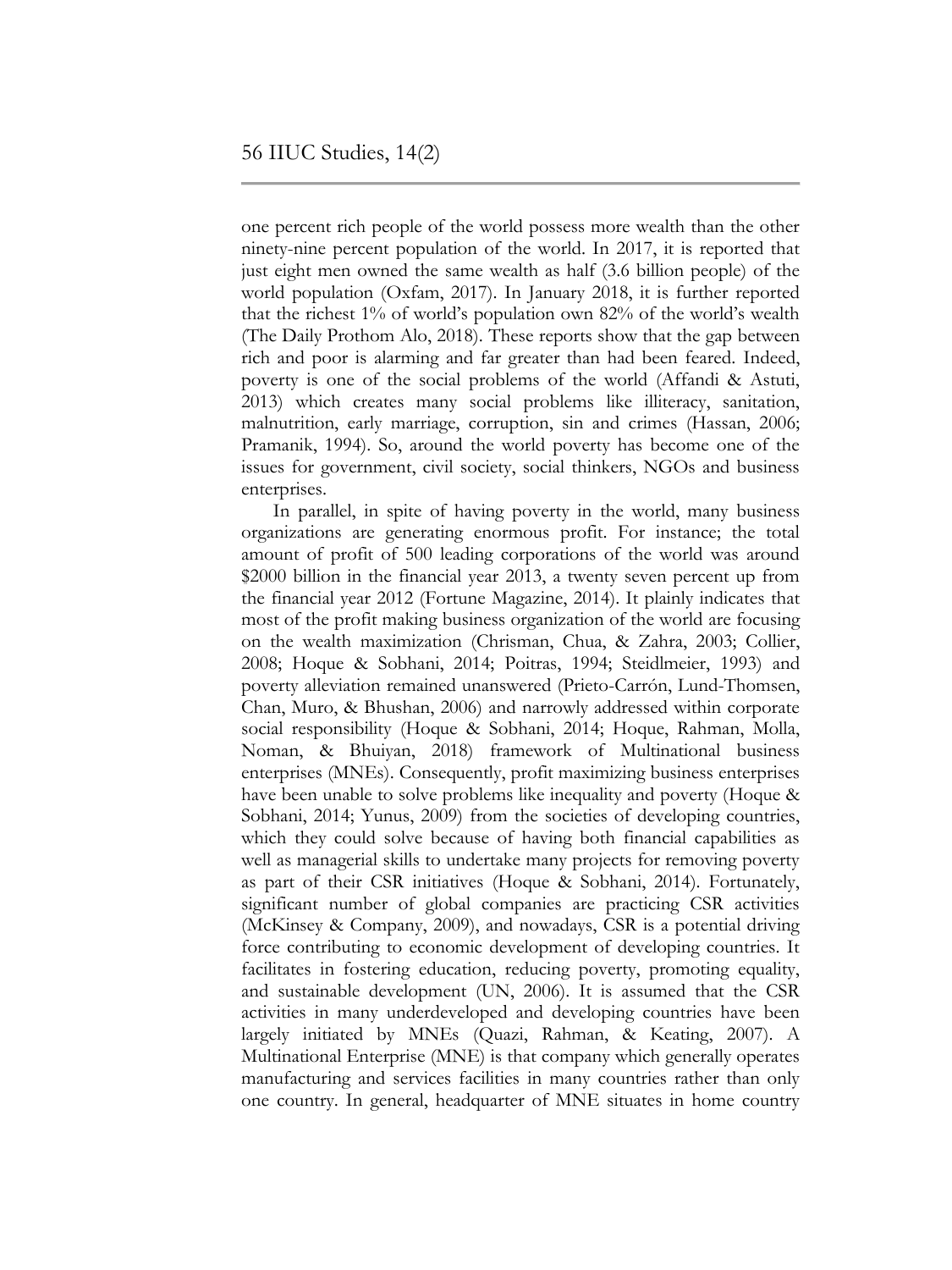but its operations are spread over in different host countries. A company may lend its patents, licenses, and administrative and managerial expertise and services to business organization in host countries or it may directly invest funds in host countries. Therefore, MNEs may do business activities in different foreign countries in the form of franchises, joint ventures, branches and subsidiaries etc.

Bangladesh is one of the countries in the world where still a significant number of people live in poverty. Consequently, many social problems such as malnutrition, illiteracy, social crimes and offenses are occurring and prevailing in Bangladesh. In 2013, Central Intelligence Agency Fact book reported that 31.51% people of Bangladesh live in abject poverty. On the contrary, Hoque and Sobhani (2014) observed that the MNEs in Bangladesh are generating super profit. This is due to the fact that those MNES have both managerial capacity and financial strength. It is said that the CSR activities of Bangladesh is shaped and motivated mostly by MNEs. Consequently, the business organizations of Bangladesh are increasingly moving from the strong legal and economic dominion of CSR to the moral and optional aspects (Quazi, Rahman, & Keating 2007). Fortunately, of late, following the footsteps of MNEs, almost all banks and many business enterprises of Bangladesh are engaged at different degree in different social activities which are more or less generating benefits for the community of the Bangladesh. Of course, numerous business enterprises have now CSR activities with a view to entertaining the demand of various stakeholders of the society. According to Quazi et al. (2007) the business enterprises of Bangladesh are now thinking over CSR issues and they are carrying out CSR projects and activities to ensure justice within their customers, employees, the community and pertinent stakeholders though in many cases the motivation is philanthropic.

In Bangladesh, there are many MNEs from all over the world due to globalization as well as favorable government policy. These MNEs are performing various types of CSR projects for the benefits of society of Bangladesh. Nevertheless, the impact of CSR activities are still questionable and debatable whether those activities fetch any significant change in a developing country in terms of poverty reduction, and environmental sustainability (Dobers & Halme, 2009), as the long-term results are unexplored yet (Halme & Laurila, 2009). So, this study is an initiative to investigate the contribution of CSR programs of multinational business enterprises (MNEs) operating in Bangladesh with especial reference to poverty alleviation.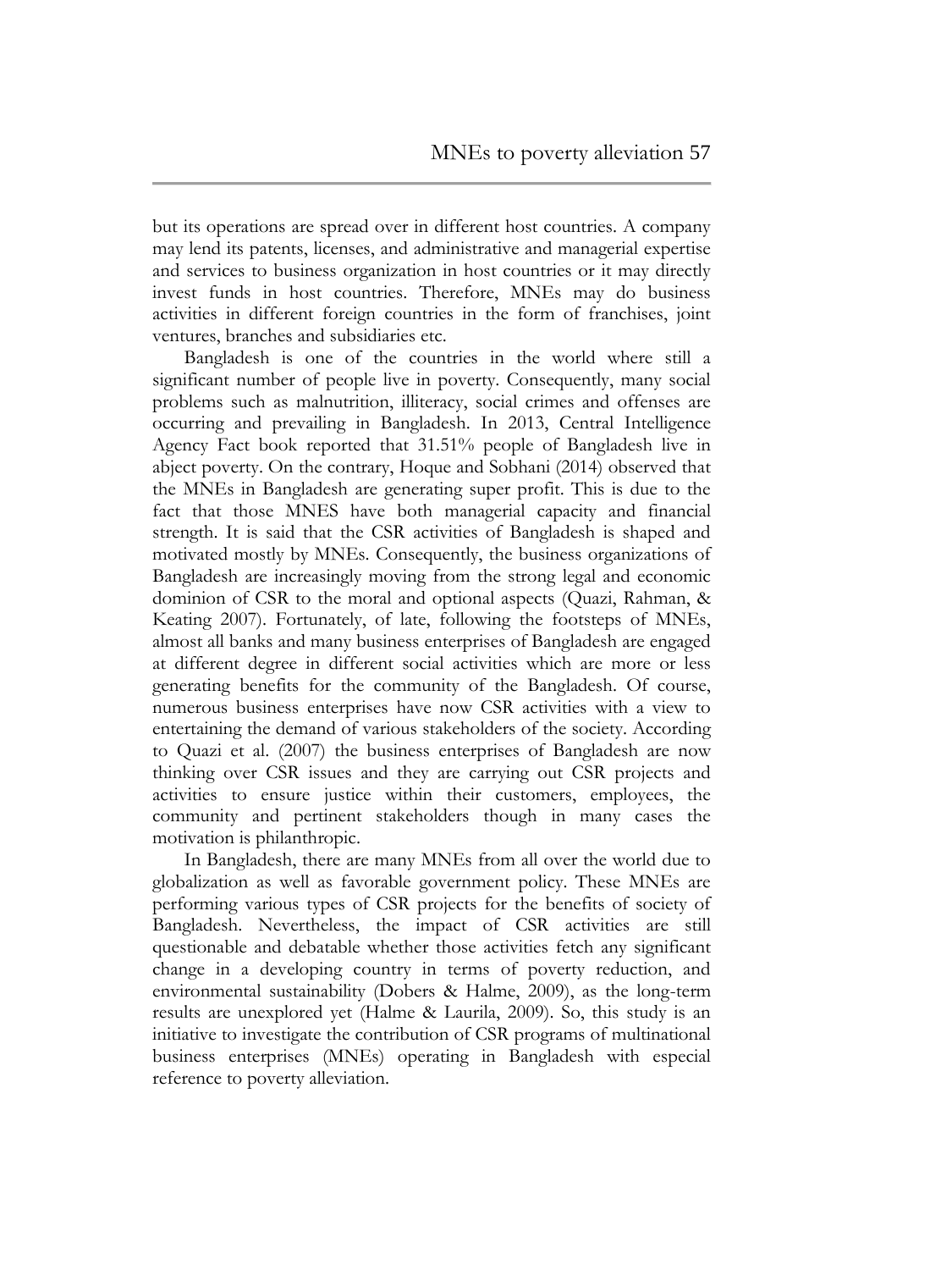# **2. Literature review**

There is a continuing debate about the organizations involvement in different activities relating to social and environmental issues beyond the profit motive of business enterprises. In the  $20<sup>th</sup>$  century, business organizations were paying poor concentration to the societal issues because of paying more focus on the profit maximization. In fact, in the mid of the 21st century the world experienced the emergence of CSR as part of vision statements and corporate strategies. At that time the term CSR was being used as a tool of marketing to build the image and to promote their products. Nevertheless, now, society expects that business organizations should not only comply with rules and regulations. Therefore, business is likely to recognize and endorse new-fangled or growing ethical and moral norms being institutionalized in society (Caroll, 1999). Interestingly, the literature reveals that while many organizations of the world have assumed CSR to endorse balanced and sustainable development, the rest have deliberately incorporated CSR initiatives in order to meet various stakeholders' demand such as consumers, investors, employees, community, environment, and government (Hoque & Sobhani, 2014).

CSR has been found to have an advantageous impact on the performance of business (Ragodoo, 2009). Surveying 1,254 business executives on the global companies, The Economist Intelligence Unit (2008) concluded that the company growth rate and social/environmental concern was positively correlated. Similarly, IBM (2008) found that organizations having good financial performance have positive attitudes towards involving more CSR activities than that of others organizations having poor financial performance. With the passage of time, CSR has become a widely-practiced notion by business entrepreneurs in the world. Billions of dollars are being spent in the name of CSR and business organizations are allocating fund for implementing different programs under the banner of CSR with a view to generate multidimensional benefits both for business and society.

However, about eight million people of the world expire due to poverty, eight hundred million people starve daily, and more than hundred million children cannot go to primary school due to poverty reason (Net Aid, 2008), despite the declaration of United Nations (UN) of 1948 declaring that every single individual has the right to food, health, education, work, well-being and shelter. Therefore, the vision of UN's (2006) for ''a planet having less hunger, poverty, and disease, better prospects of survival for mothers and their babies, equal opportunities for women, better educated children, and a healthier environment'' cannot be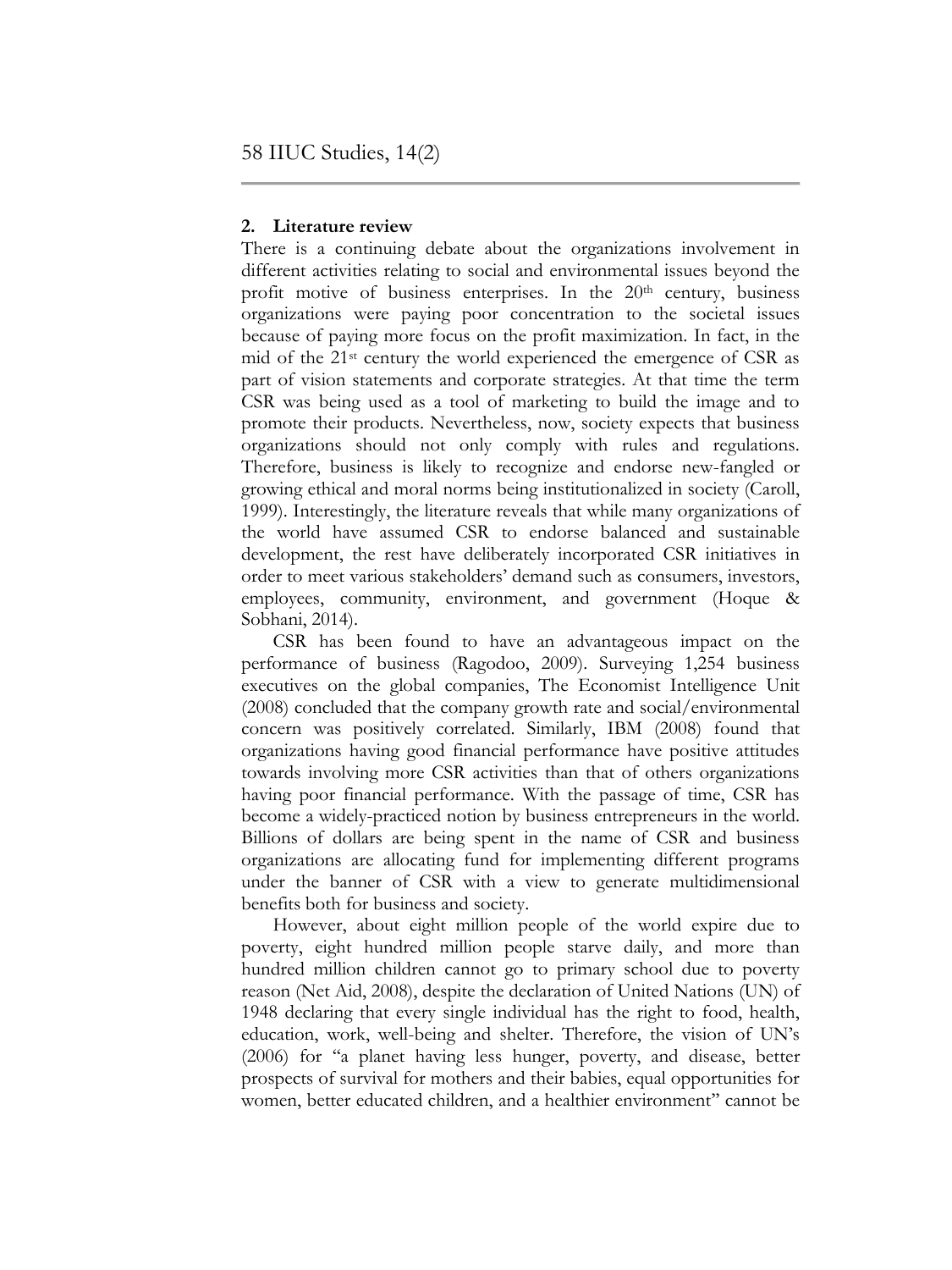attained only through global aid. To manage the poverty of the world, a multi-pronged strategy and wholehearted supports of the business organization is essential (Ragodoo, 2009). The role and bounty of business organizations can make the world a suitable residence. Visser made a remarkable contribution to the prevailing CSR literature by explaining CSR in the context of developing countries (Visser, 2007). According to Visser, CSR is to be defined from the perspective of social, economic, cultural, religious, and political context of different countries. He argued that a business organization can significantly contribute to the ethical, social, economic, governance, labor and environmental setting of the developing countries in which they work, while remaining responsive to existing historical, religious, and cultural contexts. Therefore, it is the responsibility of business organizations too to address the issue of the society. After an extensive study in the context of Indonesian society, Graham, Fitzmaurice, Bell, & Cairns (2004) observed that the business community is not addressing the socio-economic issues, rather are focusing on the interest of business. They argued that the business community can contribute to poverty-alleviation and equity-enhancement.

However, contribution in the poverty alleviation does not indicate that business organizations always contribute to philanthropy and charity without considering its sustainability and growth (Ragodoo, 2009). In his interesting book, the Fortune at the Bottom of the Pyramid, Prahalad (2004) argues that doing business can help tremendously in managing global poverty by an intelligent way. He rightly points out that during the past 50 years many attempts have been made by the world bodies such as World Bank, donor nations, aid agencies, and governments which eventually have demonstrated to be fruitless in eradication of poverty, as it exists vastly in the front position and the concern of one and all.

Unfortunately, very few studies have attempted so far to examine the relationship between CSR and poverty (Christian Aid, 2004; Engineers against Poverty, 2004; Jenkins, 2005; Oyen, 2005; RISC, 2004; Rohregger, 2006). More particularly, very limited research have been conducted in underdeveloped as well as in developing countries. Kivuitu, Yambayamba and Fox (2005) conducted a study in Kenya and Zambia with a view to investigate the contribution of CSR programs on the socio-economic development. They found that the business organizations of those countries were mostly engaged in health care and education-related activities. Their CSR belief is primarily focuses on a notion that every business organization should give something back to the society. Similarly, many research have also investigated that CSR should address the country-specific issues on priority basis (Burton, Farh, & Hegarty, 2000;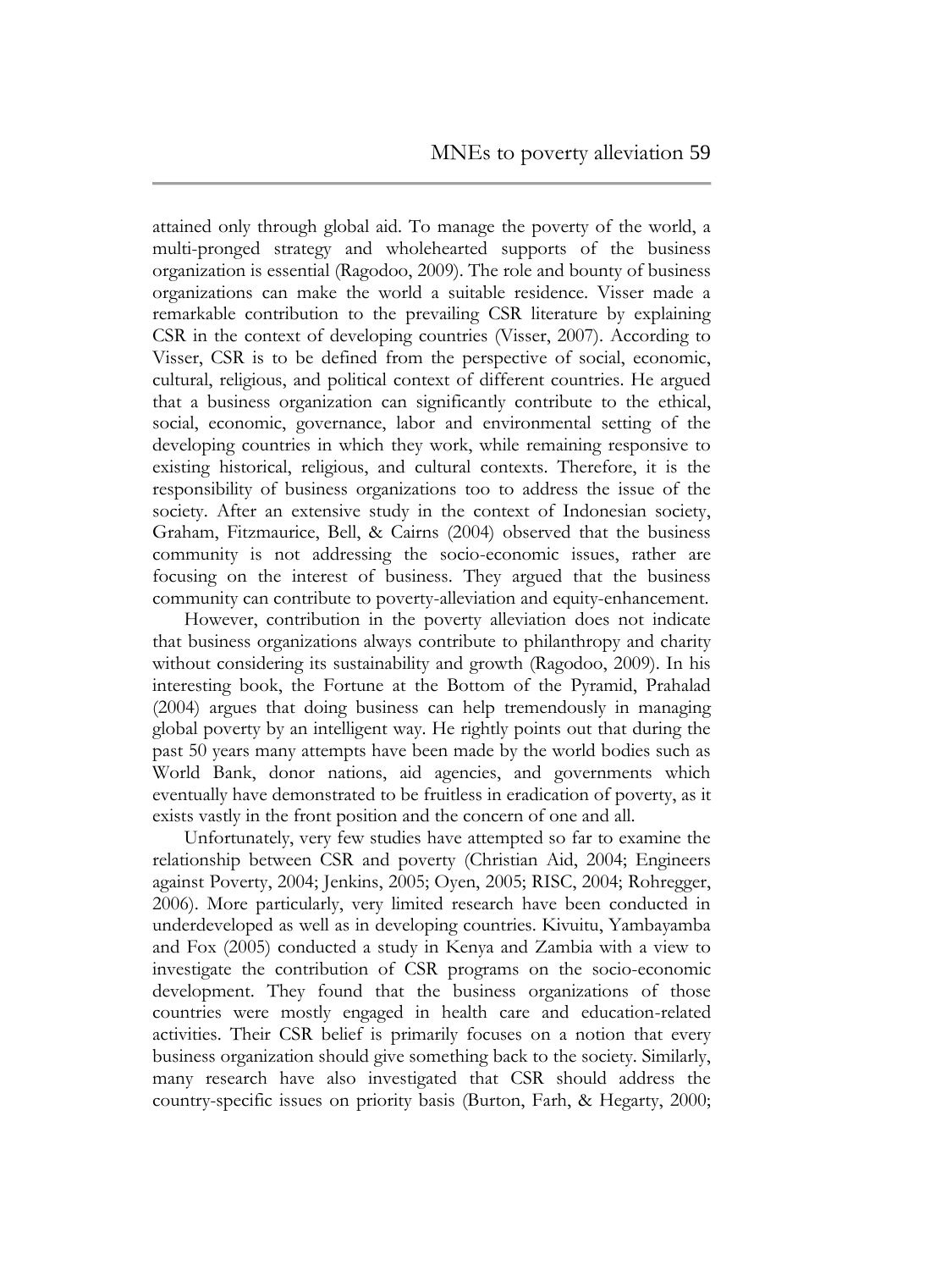Edmondson & Carroll, 1999; Pinkston & Carroll, 1994; Ragodoo, 2009; Visser, 2007). The broadly accepted pyramid of Caroll is, therefore, reexamined from the perspective of developing countries, as presented in Figure 1.



Figure 1: CSR pyramid for developing and developed countries

Though economic responsibilities is rated as the top priority yet philanthropic responsibility has been rated as second important priority, followed by legal responsibilities and ethical responsibilities. This indicates that the people of developing country expect that business enterprises should do and prefer charity and philanthropy before legal responsibilities. This is due to the fact that many social problems like malnutrition, illiteracy, poverty, and pollution are prevailed at high level. If, business organization perform their philanthropic responsibilities those problems can be reduced from the society of developing countries. Crane and Matten (2007) observed that in the context of European countries too CSR understanding and expectation varies tremendously because of variation in culture and level of economic development.

# *CSR and poverty in Bangladesh*

In Bangladesh, 31.51% people live in poverty and 40% people are unemployed (Central Intelligence Agency Factbook, 2013). Business enterprises are critical to the socio-economic development of any society in which they run their business operations because they not only mobilizes resources but also create employment opportunity for the people of society (Ragodoo, 2009). Now, business organizations are trying increasingly to integrate CSR activities as a business management strategy. Accordingly, the business organization of Bangladesh is increasingly moving from the strong legal and economic dominion of CSR to the moral and optional aspects (Quazi, Rahman, & Keating, 2007). In Bangladesh, 100 percent of the Banks are engaged at different degree in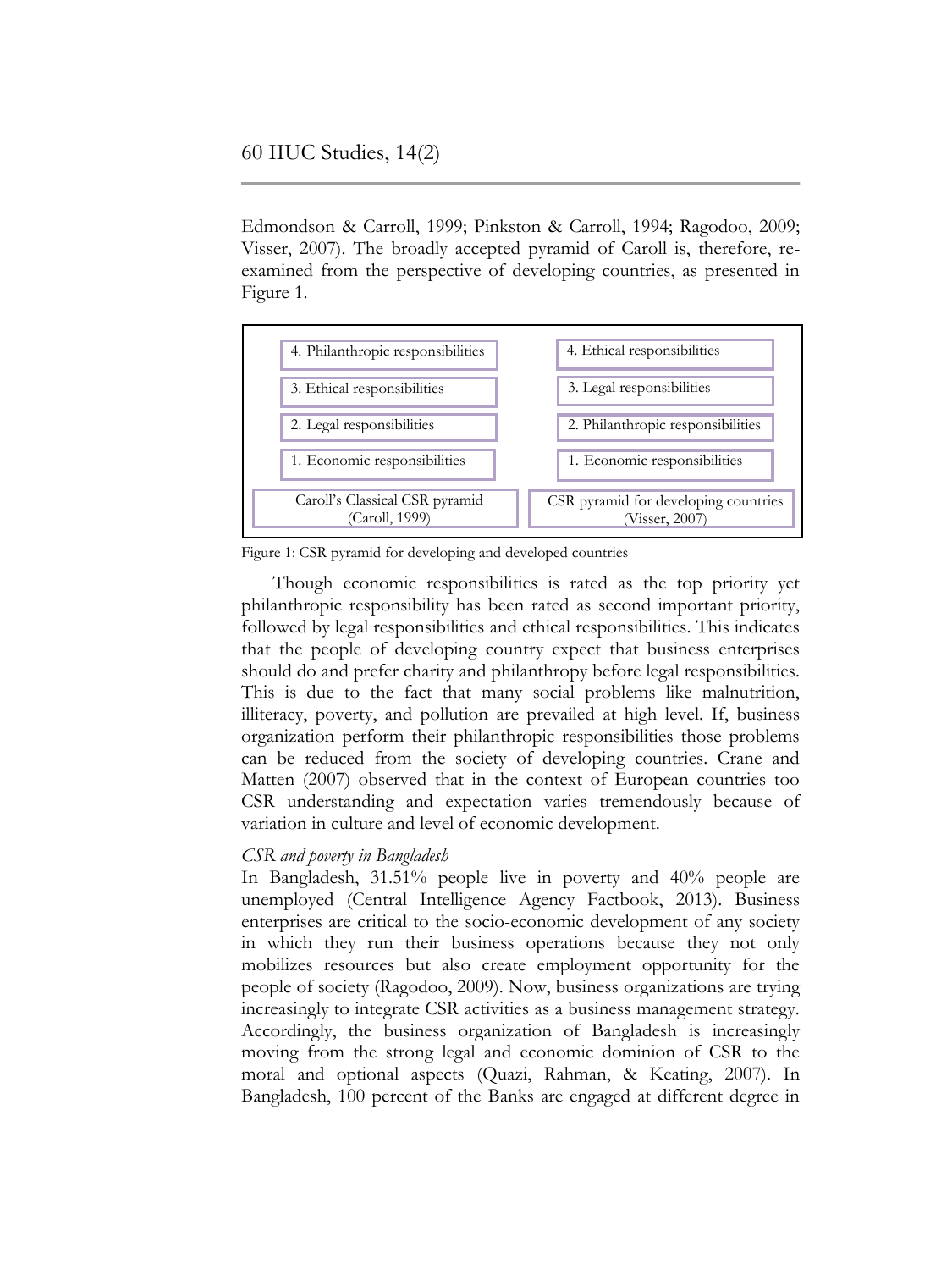different social activities which are more or less generating benefits for the community of Bangladesh. For example, the all the Banks of Bangladesh as well as non-bank financial institutions have directly contributed about TK.4,422,387,450 (\$56697275) and Tk.57,501,000 (\$737192) in the year 2013 (Bangladesh Bank, 2014). Hoque and Sobhani (2014) found that the average dividend of last ten years of four sample multinational companies were 225.7%, 197.1%, 164.1%, and 150% which indicate that those multinational business enterprises maximized their profit and sometimes the company earned up to 810.4% profit. It means that those profit maximizing business enterprises have paid very little or poor attention toward community interest (poor community). On the other hand, it also means that those business enterprises have both managerial skills and financial capacity in running social projects with a view to alleviation of poverty from Bangladesh. Indeed, a socially responsible company cannot make super profit that the profit maximizing business enterprises do. In spite of that many business organizations are doing CSR activities with a view to address the demand of stakeholders. Numerous business enterprises have CSR activities with a view to entertaining the demand of various stakeholders of society. According to Quazi, Rahman, and Keating (2007) the business enterprises of Bangladesh are now thinking over CSR issues and they are carrying out CSR projects and activities to ensure justice within their customers, employees, the community and pertinent stakeholders though in many cases the motivation is philanthropic. It is said that the CSR activities of Bangladesh is shaped and motivated mostly by MNCs.

However, in literature, scanty of studies have been found that investigated and explored the CSR contribution of multinational enterprises towards the poverty alleviation in Bangladesh. This study, thus, intends to contribute to the scant CSR literature in Bangladesh on the contribution of multinational business enterprises in poverty reduction. The key purposes of this study, thus, are to investigate the contribution of MNEs towards poverty alleviation in Bangladesh through their CSR initiatives. The study will also explore the answer of some research questions such as; what amount/percentage of profits MNEs are using for executing CSR programs? Who are the real beneficiaries? What are the policies of their CSR programs? Do they have any specific policy to address the poverty issues of Bangladesh? How do they supervise and monitor their CSR program? All these investigation will help to understand the insights of the CSR practices of MNEs operating in Bangladesh.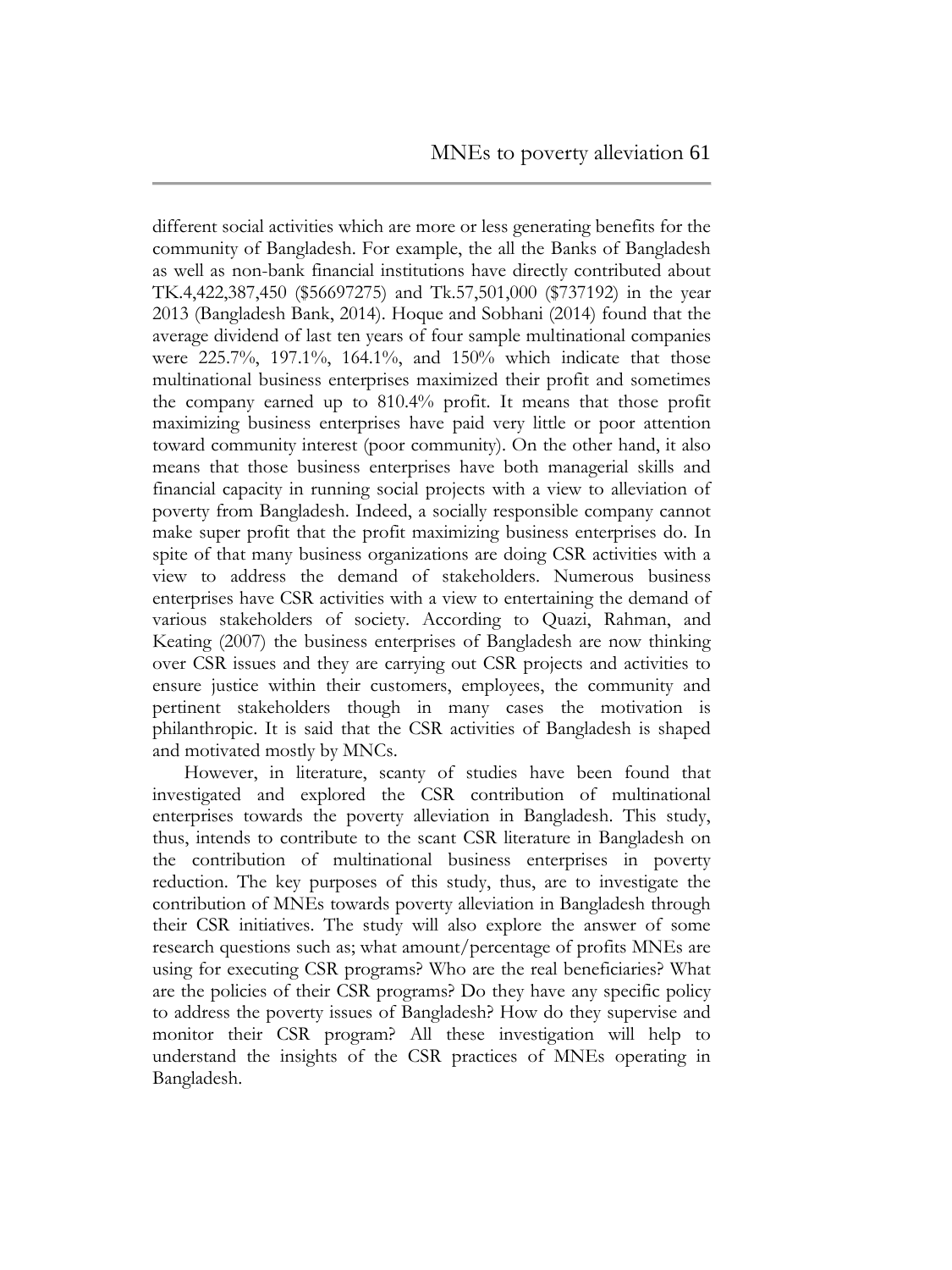# **3. Methodology**

This study investigates the impact of CSR programs and initiatives of multinational organizations operating in Bangladesh towards poverty alleviations. For the purpose of this research, the researchers have used a research method combining both quantitative and qualitative approach called *embedded design.* The qualitative data have been collected by interviewing the ten policy maker and manager of sample multinational organizations employing semi-structured interview protocol and quantitative data have been collected from the annual reports of sample organizations to better understand the authentic domain of problem (Creswell & Plano Clark, 2011). The design of interview was mostly descriptive and somewhat investigative in nature.

The selections of interviewees were determined by an aspiration to envelop an extensive range of research questions to explore the purposes and goals of CSR activities of the MNCs operating in Bangladesh. Most of our interviewees engaged in higher-ranking in the enterprises and had the accountability of handling the issues relating CSR. The managers of MNEs have been interviewed to explore the insights about multidimensional issues relating to the CSR programs relating to the social wellbeing issues of Bangladesh. Data collection was conducted during the period of December 2015 to February, 2016 employing purposive sampling technique. Initially, the authors visited the web sites of all multinational business enterprises listed in Dhaka Stock Exchange (DSE), Bangladesh and only those have been included as sample organizations where at least any information on CSR was available. Thus, organizations having no information were dropped and only ten organizations were selected as sample such as two cement companies, two pharmaceuticals, two chemical companies, one telecommunication company, one tobacco company, one Paints company, and one leather company.

During the explanatory stage, the secondary data regarding EPS, dividend and fund contributed to CSR have been collected visiting annual reports of ten sample multinational business enterprises (MNEs) of Bangladesh. The annual report has been selected as the key document is due to the reality that it is published annually and conveniently obtainable. It is to note that companies also communicate their different financial and social activities to various stakeholders through their annual reports (Gray, Javad, Power, & Sinclair, 2001). Lastly, both collected qualitative and quantitative data were organized and interpreted by using their own style.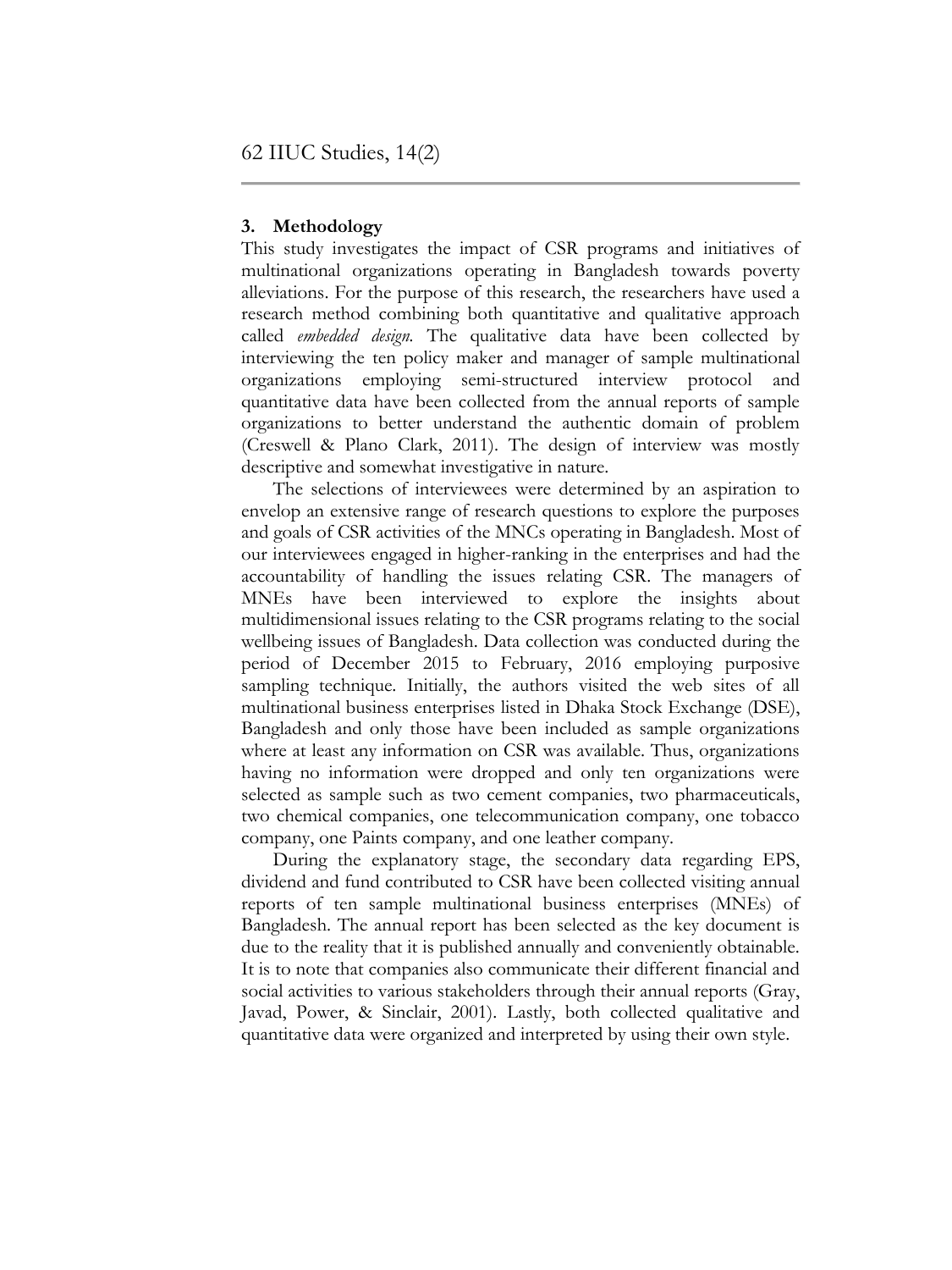### **4. Findings and discussion**

Total profit volume of ten sample multinational business enterprises (MNEs) are BDT35022.07 Million/\$437.78 million (Table 1). If these companies contribute 2% profit to CSR projects, a fund of Tk.700.44 million/\$8.75 million would be available in a year.

| Involved business<br>sector of sample<br>organization | Profit after tax<br>in BDT(million) | EPS<br>(in BDT) | Face Value<br>of Share<br>ín BDT) | Cash dividend<br>for $2014$<br>(in BDT) |
|-------------------------------------------------------|-------------------------------------|-----------------|-----------------------------------|-----------------------------------------|
| Telecommunication                                     | 19803.28                            | 14.67           | 10                                | $16(160\%)$                             |
| Cements-1                                             | 2819.80                             | 2.43            | 10                                | $1(10\%)$                               |
| Lathers                                               | 813.13                              | 59.44           | 10                                | $30(300\%)$                             |
| Tobacco                                               | 6281.92                             | 104.70          | 10                                | $55(550\%)$                             |
| Chemicals-1                                           | 620.14                              | 40.75           | 10                                | $31(310\%)$                             |
| Pharmaceuticals-1                                     | 1396.91                             | 39.576          | 10                                | 7.5(75%)                                |
| Chemicals-2                                           | 129.55                              | 27.42           | 10                                | $40(400\%)$                             |
| Paints                                                | 1151.03                             | 49.64           | 10                                | $22(220\%)$                             |
| Cements-2                                             | 1179.56                             | 20.88           | 10                                | $38(380\%)$                             |
| Pharmaceuticals-2                                     | 826.75                              | 68.63           | 10                                | $42(420\%)$                             |
|                                                       | Total                               | Average         |                                   | Average                                 |
|                                                       | $= 35022.07$                        | $=42.46$        |                                   | $= 282.44\%$                            |

Table 1: Showing total profit of 10 sample MNEs for 2014

Source: Annual reports of sample organizations

It is also seen that the range of cash dividend payment by MNEs is 10% to 550%, average dividend payment is 282.44% and average earning per share (EPS) is Tk. 42.46. This sought of profit volume gives us the reminder of the statement of Milton Friedman (Friedman, 1962) who claimed that business organizations have only responsibilities towards shareholders. Therefore, business enterprises should use their resources in an efficient manner with a view to maximize the shareholders profit. Indeed, from the above information it is clearly revealed that the MNEs in Bangladesh are making huge profits consequently they have financial soundness to undertake many CSR projects relating to social wellbeing of the people of society of Bangladesh. The result of this study is also similar with the findings of previous study. The study conducted by Hoque and Sobhani (2014) found that the average dividend payment of last ten years of four sample multinational companies were 319%, 240%, 217.4%, and 157% and sometimes the company earned up to 1004.7% profit.

The study also finds that the average contribution of sample MNEs towards CSR activities stands only 0.52 percent of their profits after tax. However, the range of CSR contribution varies tremendously from 2.96% to 0.15%. Surprisingly, a sample organization from Pharmaceutical sector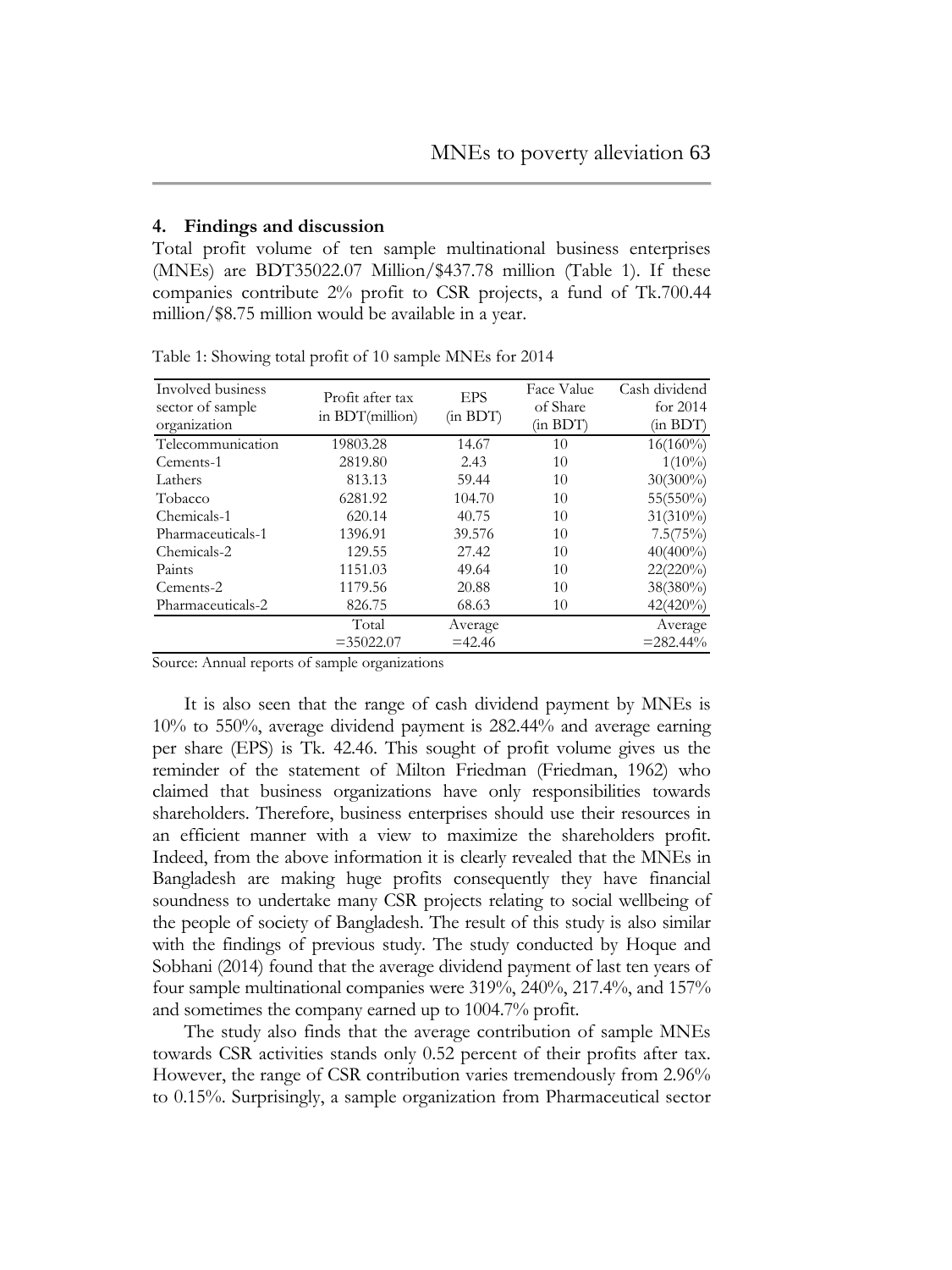made highest contribution. However, excluding the contribution of that company (2.96%), the average contribution of remaining nine sample MNEs stand at 0.25% which is very minimum and even the lower than the African country, Mauritania. Ragodoo (2009) observed that the Mauritanian business organizations on an average donated 0.68% of their profit to social causes. It is also disappointing that despite increasing profit, some companies have reduced their CSR contribution (from 0.27% to 0.17% and from 0.63% to 0.52%).

On the other hand, regarding the CSR priorities (The CSR priorities of MNEs can be seen in Table 2) the study explores that poverty alleviation program is not included within their three most priority programs. It clearly indicates that still poverty alleviation has not been included in their priority list of CSR activities. It has been found that caring for the environment is at the top of the list (with 80%) of MNEs operating in Bangladesh followed by education, healthcare & sanitation and sports & culture. However, poverty alleviation has been remaining at the fifth place. Thirty percent interviewees (3 out of 10 respondents) replied that poverty alleviation is in their priority list. Thus, most of MNES are poorly involved in CSR activities, especially, in the area of poverty alleviation. Interestingly, though it seems that MNEs' several other social projects are getting priority over poverty alleviation. But, if we see through the lens of human capital theory, the CSR expenditure for educating the poor can be regarded as the CSR for poverty alleviation also. According to human capital theory of Becker (Becker, 1964; Khan & Ali, 2014, 2015), health care and education programs contributes to the poverty alleviation in the long run because; it is the hypothesis of human capital theory that economic progress and development in a country is only possible if there is investments in training and education (Cohen & Soto, 2007; Khan & Ali, 2014, 2015). Therefore, different CSR programs of MNEs such as education, healthcare are also contributing to poverty alleviation.

| Areas of priorities of CSR | Frequency | Percentage |
|----------------------------|-----------|------------|
| Environment                |           | 80%        |
| Education                  |           | 70%        |
| Sports & culture           | 0         | 60%        |
| Healthcare & sanitation    | כ.        | 50%        |
| Poverty alleviation        |           | 30%        |
| Others                     |           | 10%        |

Table 2: Showing CSR priorities of ten sample MNEs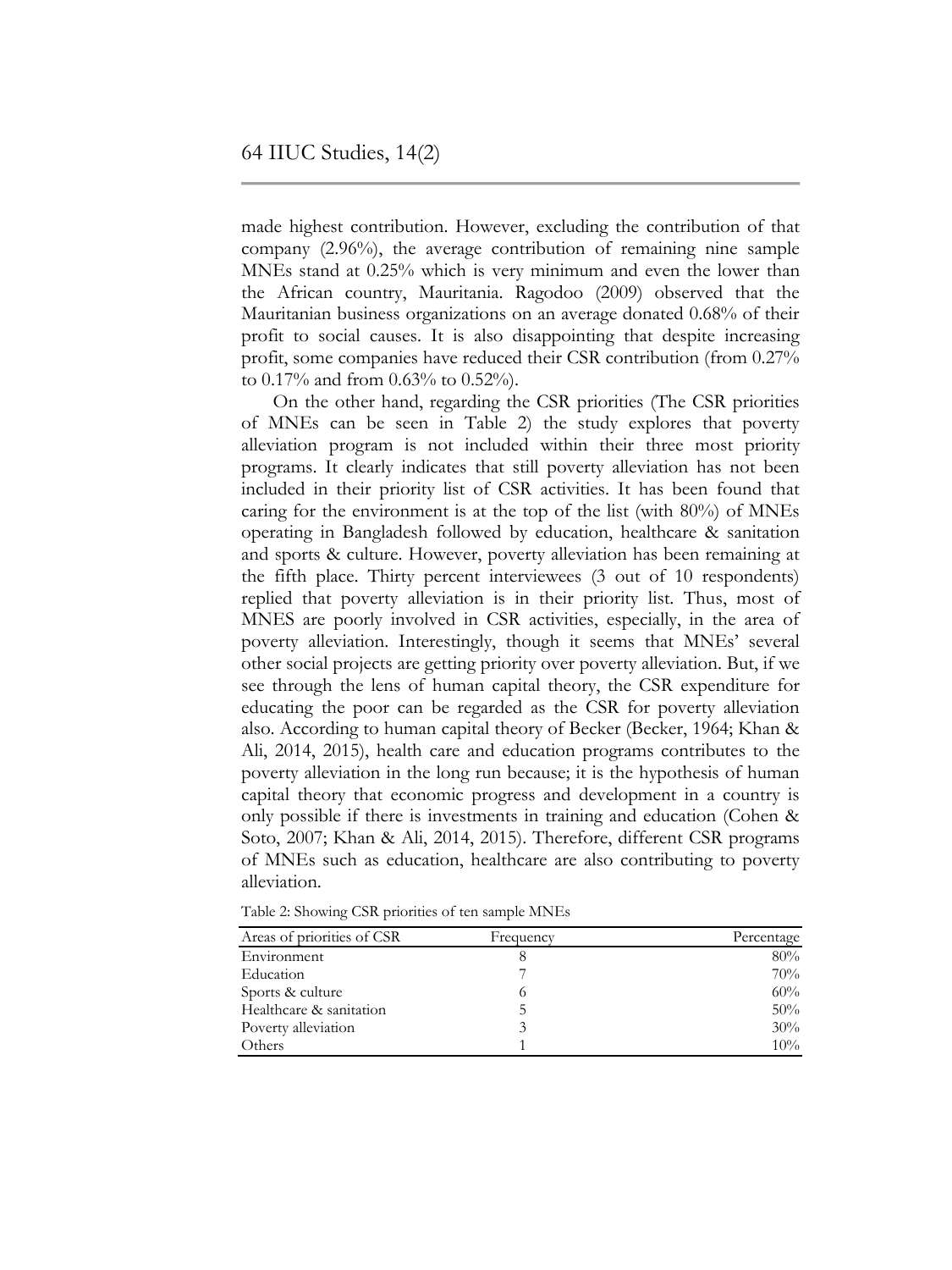However, a total of 90 percent respondents replied that they can better contribute in poverty alleviation by donating more fund from profit and 60 percent managers told that their organizations have plan to be involved with different types of CSR projects aims at poverty alleviation. For example, all the MNEs operating in Bangladesh can create a fund by donating a portion of profit (say 2-5%), from where microcredit/credit can be provided to the poor of most vulnerable areas via different charity organizations and voluntary NGOs with a view to alleviation of poverty.

Regarding the monitoring and supervision of CSR projects and activities seven managers out of 10 replied that they monitor the projects financed by them in order to make sure that funds contributed is not being plundered or misused. The monitoring and supervision is mainly done in the form of collecting the progress reports on different activities periodically relating to CSR project along with visiting the sites of the funded projects. It is also found that many MNEs are running social projects (school, healthcare, tree plantation, sanitation & cultural programs) with their own management structure.

Regarding the contribution of a portion of profit the study finds that no company has a policy of donating a specific percent of profit to CSR activities. However, they have mentioned that CSR in their organizations is almost a regular phenomenon. In this regard, one interviewee of pharmaceutical company replied that CSR is a planned exercise having a target of improving the socio-economic condition of beneficiaries. However, the company is reluctant to disclose its CSR budget in a straightforward approach. Another interviewee has mentioned that the CSR expenditure in his company is handsome and significant. He has also mentioned that the CSR expenditure and budget of this company varies from year to year due to some pertinent factors.

Regarding the involvement of top management in CSR activities relating to poverty alleviation, 40 percent (4 out of 10) interviewees replied that government should come forward with policy supports along with CSR award. In this case, nine respondents (90 percent respondents) out of 10, outlined that by providing tax concession facility, Government can ensure more active participation of MNEs in poverty alleviation movement of Bangladesh through their CSR practices.

### **5. Limitations and future research**

This study is not free from some limitations. First, this study is confined to MNCs listed in DSE. Second, the study did not measure the effectiveness and efficiency of CSR programs of MNEs. In order to overcoming these shortcomings as well as getting more comprehensive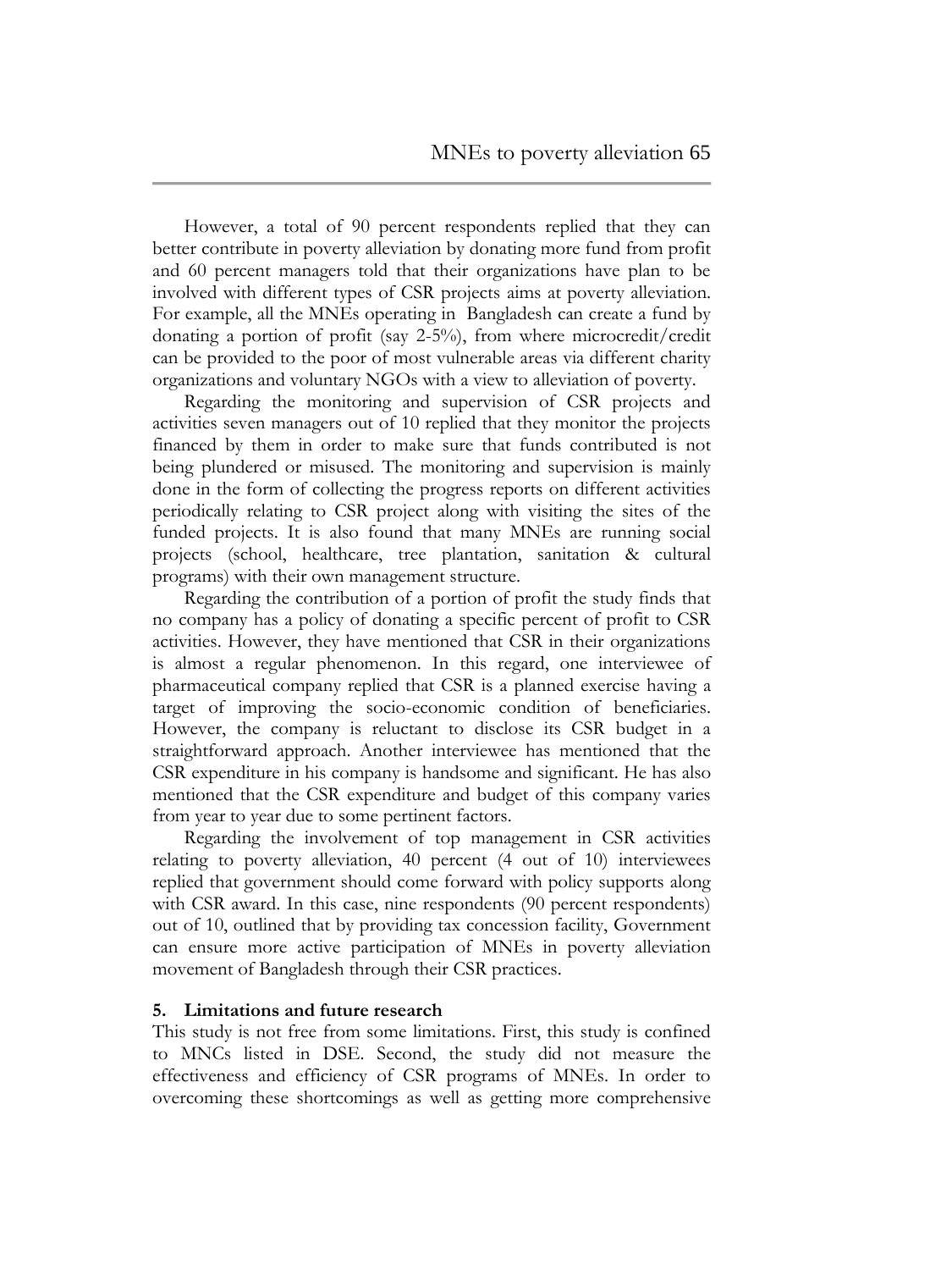results, future studies can be conducted including both listed as well as non-listed MNEs operating in Bangladesh. A research measuring the effectiveness and efficiency would be an interesting one.

## **6. Conclusion and recommendation**

Global warming, environment degradation, poverty, and climate change are some of the global issues of concern. These global issues are not only drawing the concentration of business enterprises of the world but also Bangladesh. After analyzing the pertinent data and information the study finds that in spite of having both financial soundness and managerial capability, the sample MNCs of Bangladesh are not contributing much to the socio-economic wellbeing of Bangladesh through their CSR interventions which has been reflected through their contribution of poor amount of profit to CSR programs. It is to note that on an average the MNEs of Bangladesh have contributed only 0.52 percent of their profits after tax to CSR initiatives, which amounts to some BDT 182.12 million (0.52% of 35022.07). Surprisingly, the range of CSR contribution varies tremendously from 2.96% to 0.15%. Whereas, excluding the contribution of one (2.96%), the average contribution of remaining nine sample MNEs stand at 0.25% which is very low and even lower than the African country, Mauritania (0.68%). In fact, through the education and healthcare projects, the MNEs are developing the human capital (via education, training, and medical treatment) of poor which ultimately, in the long run, contribute to the poverty alleviation (Becker, 1964). However, managers of the corporate world must work out with a common policy and strategy in an attempt to put poverty-reduction on top of their social agenda.

The paramount component in the success of such endeavor is the vibrant and whole-hearted involvement and sincere participation of the every single MNE both listed and non-listed in Chittagong Stock Exchange (CSE) and Dhaka Stock Exchange (DSE). The governments of the developing countries (such as Bangladesh) should play their pioneering roles, because of having the authority to formulate necessary policies and strategies to ensure active and sincere participation of MNEs in the poverty alleviation movement. The government must take vibrant initiatives to use the opportunity efficiently and effectively. In this regard it can be worth mentionable that the Companies Act, 2013 of India has made it mandatory for a certain category of companies to spend two percent of their past three years' average net profit for CSR activities. This has made India the first and only country in the world to have mandatory CSR spending (Kapoor & Dhamija, 2017). Furthermore, every social thinker, especially the media personality, scholar and academic should play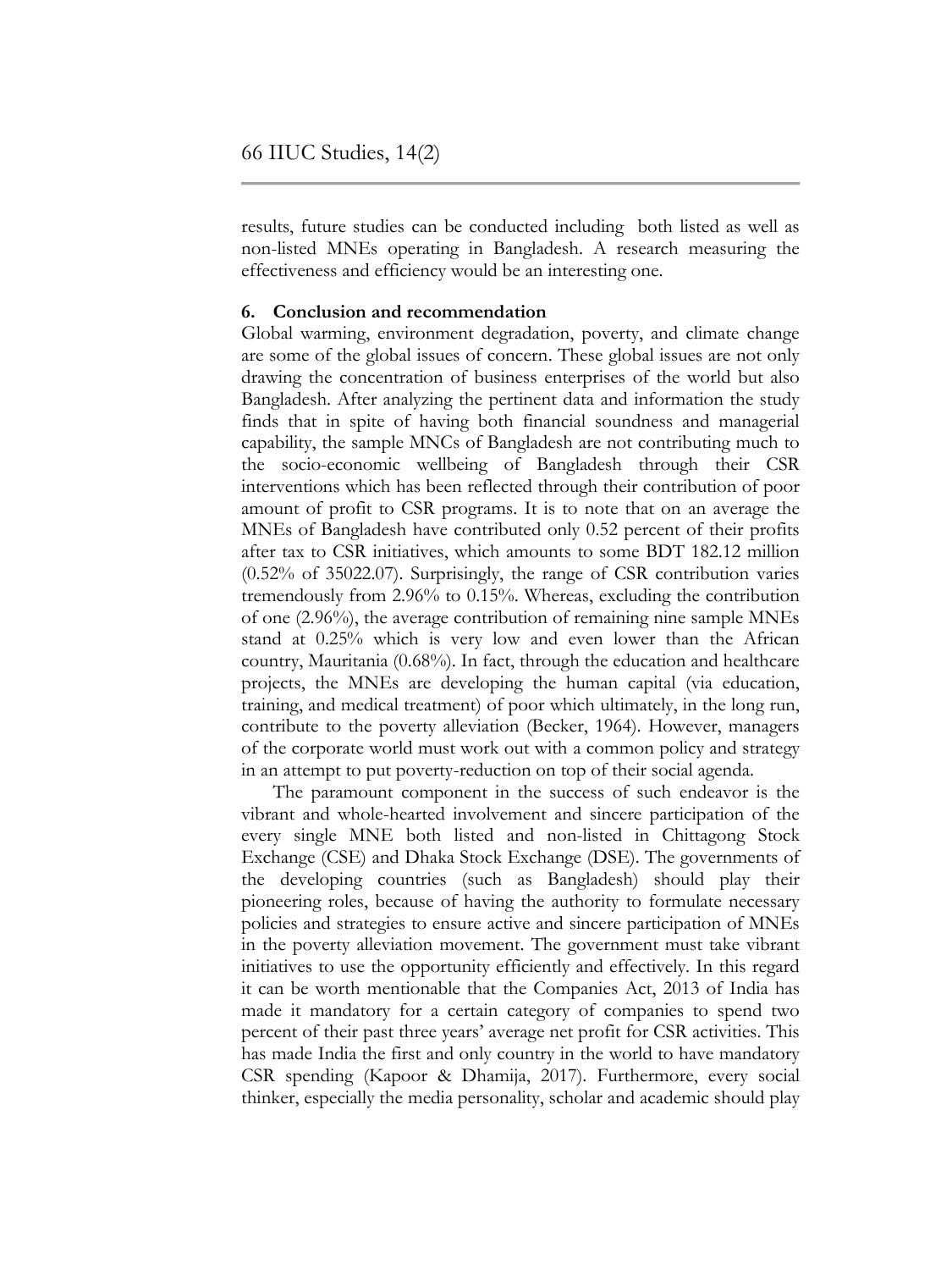sincere roles in developing awareness among the stakeholders (managers, founders, and shareholders) of business enterprises to play more active roles in poverty alleviation by providing more fund, managerial skills, and taking more effective CSR projects with a view to poverty alleviation.

### **References**

- Affandi, A., & Astuti, D. P. (2013). Dynamic model of Ibn Khaldun theory on poverty: Empirical analysis on the poverty in majority and minority Muslim population after the financial crisis. *Humanomics, 29*(2), 136-160.
- Ali, I., & Hatta, Z. A. (2014). Zakat as a poverty reduction mechanism among the Muslim community: Case study of Bangladesh, Malaysia, and Indonesia. *Asian Social Work and Policy Review*, *8*(1), 59-70.
- Bangladesh Bank. (2014). *Review of CSR activities of financial sector 2013*. Retrieved from [www.bb.org.bd.](http://www.bb.org.bd/)
- Becker, G. (1964). *Human capital: A theoretical and empirical analysis with special reference to education*. Chicago: The University of Chicago Press.
- Burton, B. K., Farh, J. L., & Hegarty, W. H. (2000). A cross-cultural comparison of corporate social responsibility orientation: Hong Kong vs United States students. *Teaching Business Ethics, 4*(2), 151-167.
- Caroll, A. B. (1999). Corporate social responsibility: Evolution of a definitional construct. *Business and Society, 38*(3), 268-295.
- Central Intelligence Agency Factbook. (2013). *Country socio-economic data*. Washington, DC: The online Factbook.
- Chrisman, J. J., Chua, J. H., & Zahra, S. A. (2003). Creating wealth in family firms through managing resources: Comments and extensions. *Entrepreneurship Theory and Practice*, *27*(4), 359-365.
- Christian Aid. (2004). *Behind the Mask: The real face of corporate social responsibility*. London: Christian Aid.
- Cohen, D., & Soto, M. (2007). Growth and human capital: Good data, good results. *Journal of Economic Growth*, *12*, 51-76.
- Collier, P. (2008). *The bottom billion why the poorest countries are failing and what can be done about it*. Oxford: Oxford University Press.
- Crane, A., & Matten, D. (2007). *Business Ethics* (2nd ed.). Oxford: Oxford University Press.
- Creswell, J. W., & Clark, V. L. P. (2011). *Designing and conducting mixed research methods* (2nd ed.). London: Sage.
- Dobers, P., & Halme, M. (2009). Corporate social responsibility and developing countries. *Editorial Corporate Social Responsibility and Environmental Management, 16*, 237-249.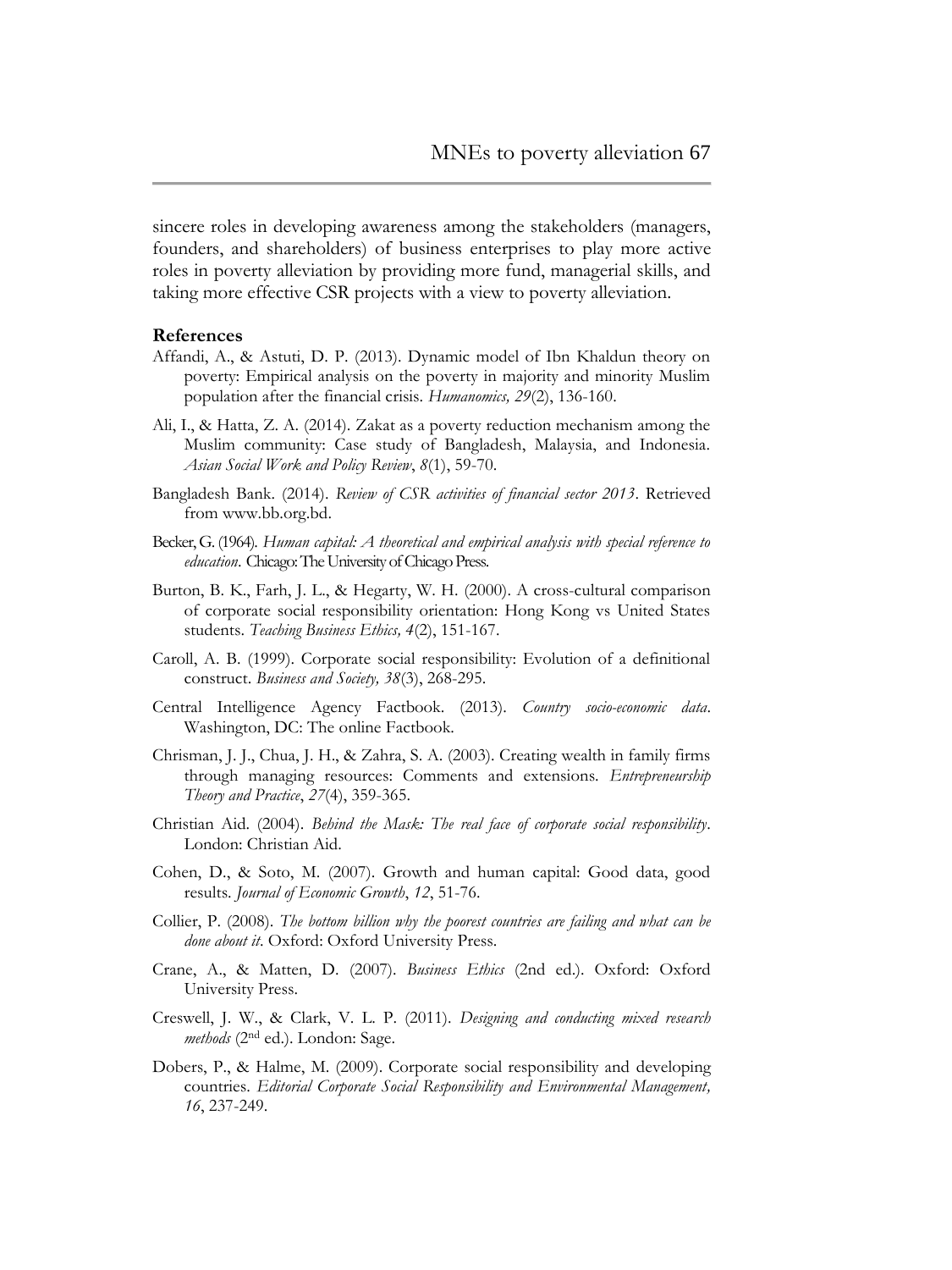- Economic Intelligence Unit. (2008). Doing good: Business and the sustainability challenge. The Economist, January.
- Edmondson, V. C., & Carroll, A. B. (1999). Giving back: An examination of the philanthropic motivations, orientations and activities of large black-owned businesses. *Journal of Business Ethics, 19*(2), 171-179.
- Engineers against Poverty. (2004). *Corporate social responsibility as a strategy for poverty reduction: Fact or fiction?* Conference report, engineers against poverty. London, October 13.
- Fortune Magazine. (2014). Retrieved November 2, 2014, from [http://fortune.com/global500/?iid=G500\\_sp\\_full](http://fortune.com/global500/?iid=G500_sp_full)
- Friedman, M. (1962). *The social responsibility of business is to increase its profits*. The New York Times, September, 126.
- Graham, W. J., Fitzmaurice, A. E., Bell, J. S., & Cairns, J. A. (2004). The familial technique for linking maternal death with poverty. *The Lancet, 363*(9402), 23-27.
- Gray, R., Javad, M., Power, D. M., & Sinclair, C. D. (2001). Social and environmental disclosure and corporate characteristic: A research note and extension. *Journal of Business Finance and Accounting, 28*(2) 327-356.
- Halme, M., & Laurila, J. (2009). Philanthropy, integration or innovation? Exploring the financial societal outcomes of different types of corporate responsibility. *Journal of Business Ethics, 84*(3), 325-339.
- Hassan, M. K. (2006, November 24-26). *The role of zakat in poverty alleviation in Bangladesh*. Paper presented at a conference, 24-26 November 2006.
- Hoque, N., & Sobhani, F. A. (2014, December 19-20). *Developing social business enterprise: A corporate social responsibility (CSR) approach*. Paper presented at the 7 th IIUC International Conference, Chittagong, Bangladesh.
- Hoque, N., Khan, M. A., & Mohammad, K. D. (2015). Poverty alleviation by Zakah in a transitional economy: A small business entrepreneurial framework. *Journal of Global Entrepreneurship Research*, *5*(1), 7. DOI 10.1186/s40497-015-0025-8
- Hoque, N., Rahman, A. R. A., Molla, R. I., Noman, A. H. M., & Bhuiyan, M. Z. H., (2018). Is corporate social responsibility pursuing pristine business goals for sustainable development? *Corporate Social Responsibility and Environmental Management, 25*(6), 1130-1142*.*
- Hoque, N., Uddin, M. R., Ibrahim, M., & Mamun, A. (2014). Corporate social responsibilities (CSR) as a means of materializing corporate vision: A Volvo Group approach. *Asian Social Science*, *10*(11), 258-268.
- IBM. (2008, February 12). *Attaining sustainable growth through CSR*. Retrieved from <http://www-935.ibm.com/services/us/index.wss/ibvstudy/gbs/a1029293>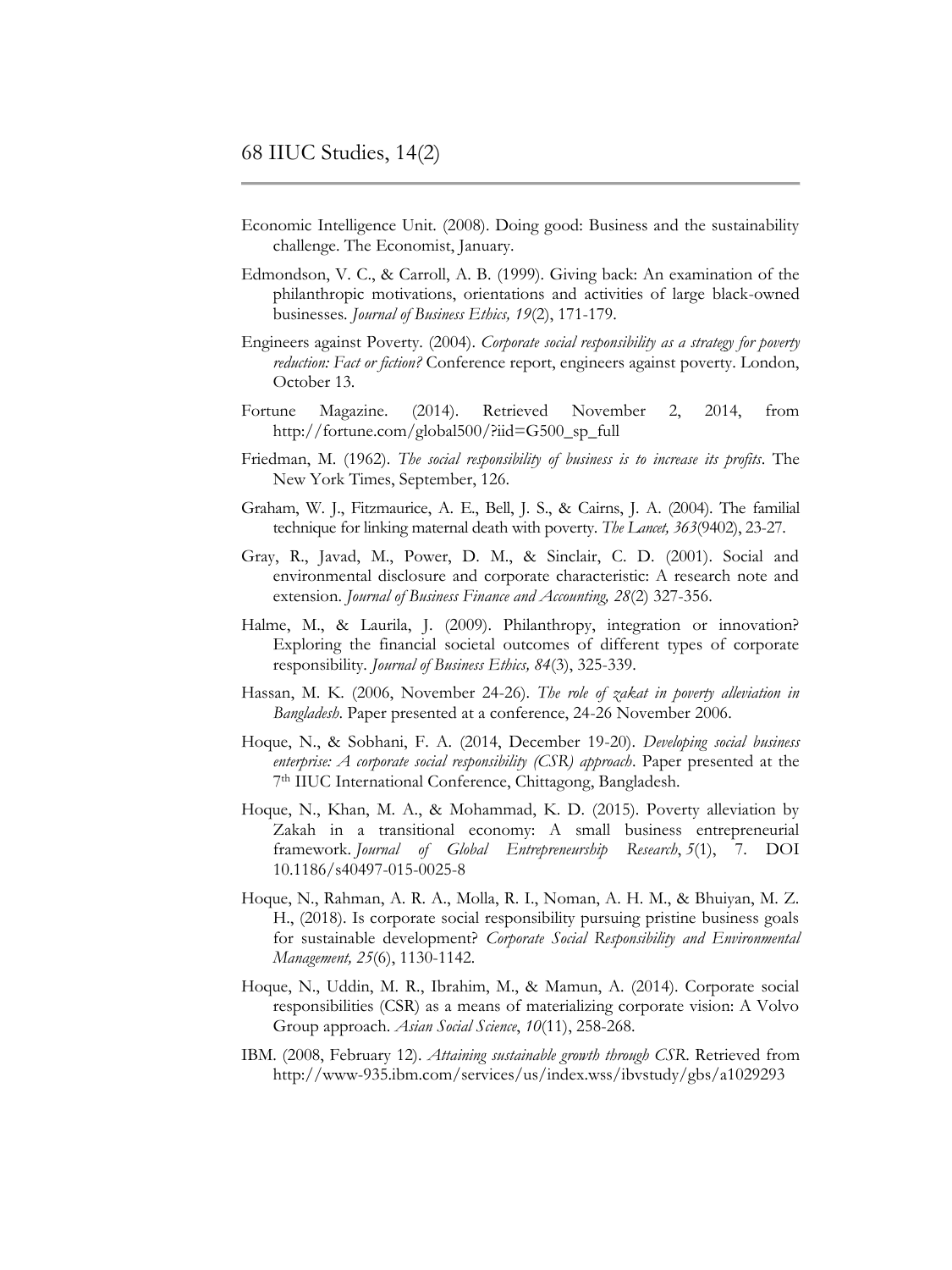- Jenkins, R. (2005). Globalization, corporate social responsibility and poverty. *International Affairs, 81*(*3), 525-540*.
- Kapoor, G. K., & Dhamija, S. (2017). Mandatory CSR spending-Indian experience. *Emerging Economy Studies*, *3*(1), 98-112.
- Khan, M. A., & Ali, A. J. (2014). The role of training in reducing poverty: The case of the ultra-poor in Bangladesh. *International Journal of Training and Development, 18*(4), 271-281. DOI: 10.1111/ijtd.12041
- Khan, M. A., & Ali, A. J. (2015). Do non-governmental organisations' socioeconomic and training programmes improve disaster prevention capacity of their beneficiaries? *International Social Work, 58*(3), 401-420. DOI: 10.1177/0020872815570074
- Kivuitu, M., Yambayamba, K., & Fox, T. (2005). *How can corporate social responsibility deliver in Africa? Insights from Kenya and Zambia*. London: IIED.
- McKinsey and Company. (2009). *Global survey results-valuing corporate social responsibility*. Retrieved February 2015, from www.mckinseyquarterly.com/Valuing\_corporate social responsibility\_ McKinsey\_Global\_Survey\_Results\_2309
- NetAid. (2008). Available at: www.netaid.org/search.jsp
- Ortiz, I., & Cummins, M. (2011). *Global inequality: beyond the bottom billion - a rapid review of income distribution in 141 countries*. New York: UNICEF.
- Oxfam. (2015). *World Economic Forum summit in the ski resort of Devos*. Retrieved October 2017, from [http://www.theguardian.com/business/2015/jan/19/global-wealth-oxfam](http://www.theguardian.com/business/2015/jan/19/global-wealth-oxfam-inequality-davos-economic-summit-switzerland)[inequality-davos-economic-summit-switzerland](http://www.theguardian.com/business/2015/jan/19/global-wealth-oxfam-inequality-davos-economic-summit-switzerland)
- Oxfam. (2017). *Just 8 men own same wealth as half the world*. Retrieved February 15, 2018, from [https://www.oxfamamerica.org/explore/research](https://www.oxfamamerica.org/explore/research-publications/an-economy-for-the-99-percent/)[publications/an-economy-for-the-99-percent/](https://www.oxfamamerica.org/explore/research-publications/an-economy-for-the-99-percent/)
- Oyen, E. (2005). *The polyscopic landscape of poverty*. Bergen, Norway: Research Council of Norway.
- Pinkston, T. S., & Carroll, A. B. (1994). Corporate citizenship perspectives and foreign direct investment in the US. *Journal of Business Ethics, 13*(3), 157-169.
- Poitras, G. (1994). Shareholder wealth maximization, business ethics and social responsibility. *Journal of Business Ethics*, *13*(2), 125-134.
- Prahalad, C. K. (2004). *The fortune at the bottom of the pyramid*. Philadelphia, PA: Wharton School Publishing.
- Pramanik, A. H. (1994). *Malaysia's economic success*. Selangor Darul Ehsan, Malaysia: Pelanduk Publications.